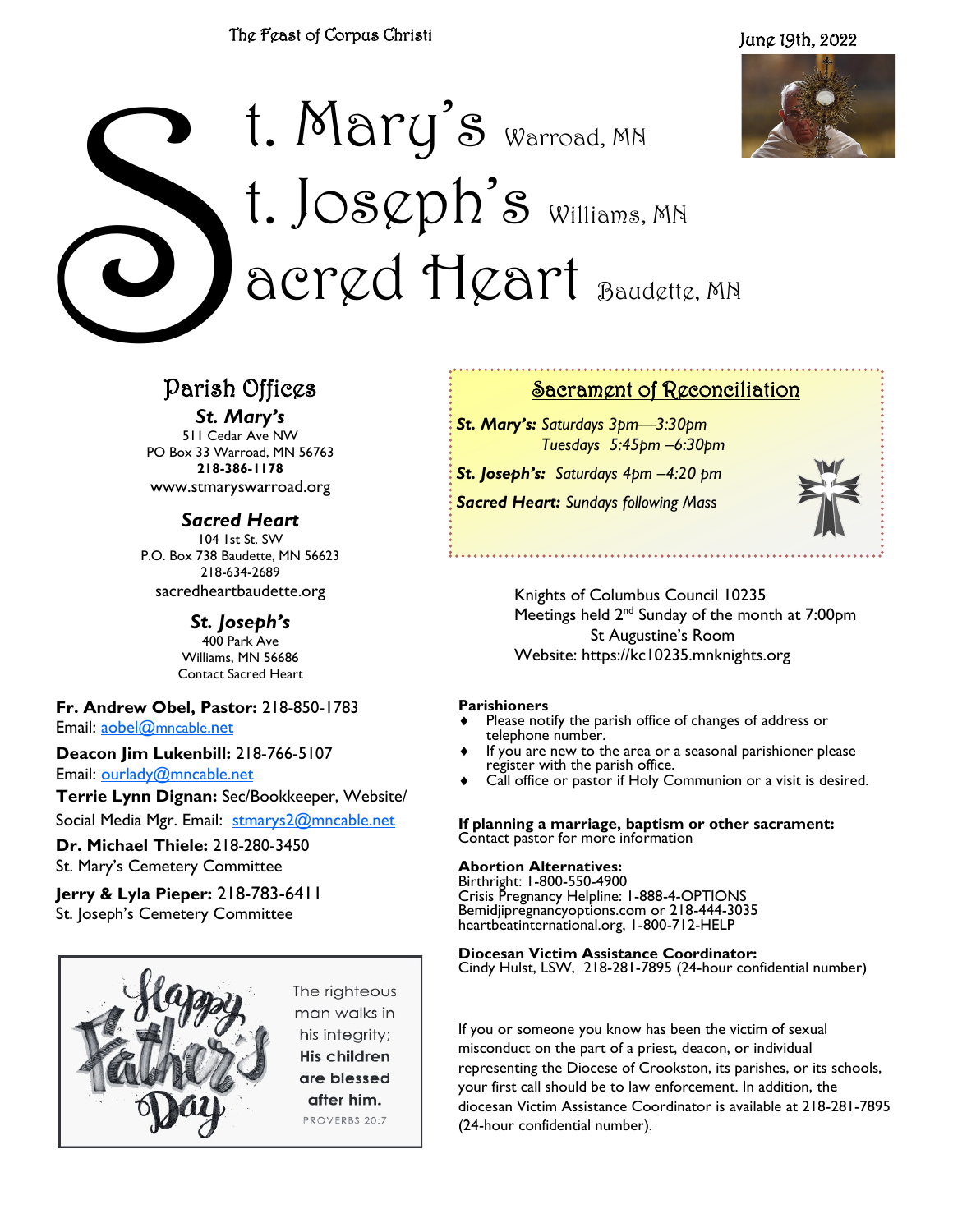## St. Mary's Week Ahead

#### **St. Mary's Masses & intentions**

Saturday, June 18th, Mass @ 6 pm: *Connie Koenig Commentator: Cyd Amiot Reader: Kim Hruba*

Sunday, June 19th, Mass @ 8:30am*: Dale Telle Commentator: Jenny Olson Reader: Paul Harren There will be a second collection this weekend for retired priests; please be generous.*

Tuesday, June 21st, *Mass @ 5:15pm: Richard LaChapelle*

Wednesday, June 22nd, 10:30am: Rosary Group

Thursday, June 23rd, Mass @ 8:30am: *Connie Koenig WSLC @ 10:30am: Mass 7:00 pm: Eucharistic Adoration* Friday, June 24th, Mass @ 8:30am: *Christine Gerszewski*

Saturday, June 25th, Mass @ 6 pm: *Leonella Kotta Commentator: Bob Wennerstrand Reader: Darlene Smith*

Sunday, June 26th, Mass @ 8:30am*: Lornette Semande Commentator: Paul Harren Reader: Denise St. Germain*

*Donut Sunday! Please join us for donuts being served after Mass today.*

#### **Lawnmowing Schedule:**

*Cemetery, Week of June 19th - Team A Church, Week of June 19th - Volunteer Needed! Cemetery, Week of June 26th -Team B Church, Week of June 26th - Volunteer Needed!*

## Thank You!

**Contributions to St. Mary's** 

June 12th, 2022 Envelopes: \$1890 Online: \$1074

#### **Happy Birthday!**

(June 19th—June 25th) Birthday wishes go out to: Noa Erickson, Danielle Charrette, Lori Grover, Cody Diaz, Lincoln Nash, Dwight Jaros, Clayton Troskey, Cora Morris, Lillian Fortier, Donna Muirhead, Stacy Kvarnlov.

#### **Condolences**

*We wish to extend our deepest sympathy to:*

- Jeannette Cole and family on the loss of her husband, Chancy Cole, Jr.
- Rose McDonald and family on the loss of her brother, Cork Stoskopf

## Sacred Heart's & St. Joseph's Week Ahead

#### **Sacred Heart Masses & intentions:**

Sunday, June 19th, Mass @10:30am*: for the parishes There will be a second collection this weekend for retired priests; please be generous.*

Wednesday, June 22nd, Mass @ 8:30am: *Norman & Dorothy Hovde*

Sunday, June 26th, Mass @10:30am*: for the Holy Souls in Purgatory*

#### **St. Joseph's Masses & intentions:**

Saturday, June 25th, Mass @ 4:30pm: *Meri Jo Paschke*

Saturday, July 2nd, Mass @ 4:30pm: *Godchildren of John & Jeanne Krousey*

#### **St. Joseph's mowing schedule**

*Week of June 17th - Jerry A. & Tracy Pieper Week of June 24th - Les Johnson*

#### **Weekend Offerings:**

*The offerings for the weekend of June 12th will be reported with the week of June 19th. –Deacon Jim*

#### Please Hold in Prayer

Joleen Hartman, Curtis Anderson, Louise Menk, Leila & Nelson Armagon, Theodora Adikini, Mike Hovde, Hilde & Larry Barbot, Paul Schrieber, Lillian Fortier, Tom Gerszewski.

**NOTE: If you wish to have a family member or friend listed, please call or email the parish office (386-1178, or stmarys2@mncable.net). Please remember that** *hospitals will not call us* **unless a patient asks that a priest be notified. Thank you!**



**Please consider helping mow the lawn at the church this summer. Sign up in the gathering space.**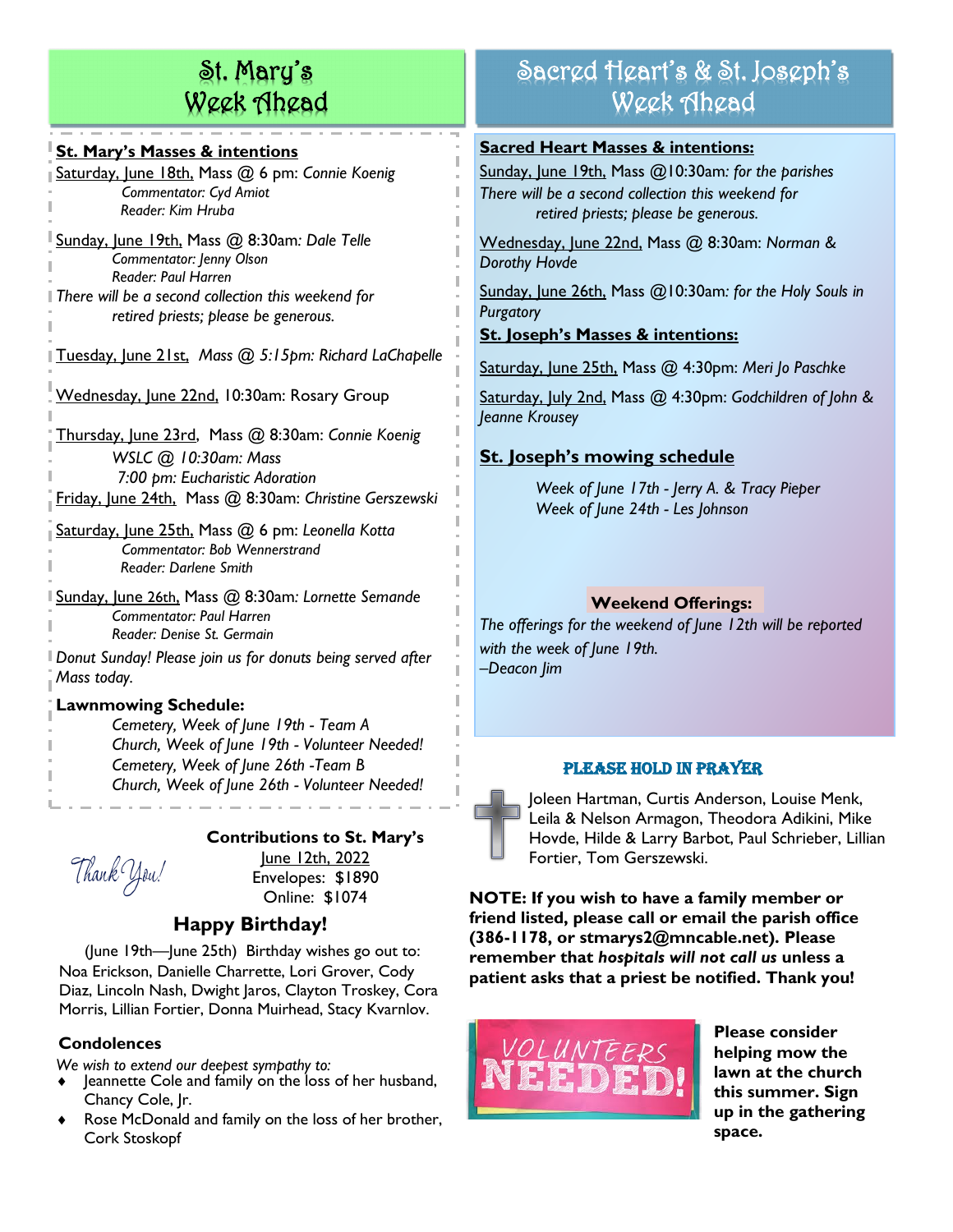#### **Feast of Corpus Christi**

*"They all ate and were satisfied. And when the leftover fragments were picked up, they filled twelve wicker baskets." (LUKE 9:17)* The story of the Loaves and Fishes shows us that when you share what you have, even if it doesn't seem like that much, miracles can happen! Do not think that your gift is too small or insignificant! Each of us has a role in God's plan; you just need to place your trust in the Lord. Nothing is impossible with God. You may be the answer to someone else's prayer.

## St. Mary's Religious Ed News

#### **Religious Ed. Coordinator Job Opening**

We are in need of a person to coordinate the Religious Ed program for our parish. It is a part-time position of about 20 hours per week. If you are interested, or know anyone who might be interested in serving our parish in this role please contact Fr. Andrew or the parish office to apply.

#### **JP2 Camp**

There are still open spots available for JP2 camp. Students going into 7th and 8th grade, please consider this amazing camp. We have a few students interested in going so let the office know **asap**, so we can get you signed up. Thank you to those who have, or plan to, donate to this fund to help offset the cost for families.

> Dates: July 17th-21st Cost: \$325

There is also an application through the diocese for those families wishing to send their children and need financial assistance in funding this camp. Please reach out to Bob Noel at the diocese or our parish office.

#### **Congratulations** to Joe Dignan and Lincoln Nash on being named to the Dean's List! Keep up the good work.

*We would like to keep you updated on our parish students. If you know of any amazing thing a parish student has done, let us know so we can share the news. Please give Terrie Lynn a call or send a text, we wish to recognize these youngsters' accomplishments.* 

#### **Thank you to Pat Harren and Lois Thiessen!**

Next weekend's Donut Sunday will be in honor of Pat Harren and Lois Thiessen. Pat is retiring from playing the guitar during our Masses. Pat has been leading worship music at our Masses at St. Mary's Church with her guitar for a very long time. She will continue to help with song leading. Lois Thiessen recently retired from the position of Secretary of the Parish Pastoral Council. She has served in this role with dedication, orderliness and excellence. Both Lois and Pat are very committed members of the parish who are always ready to volunteer to serve whenever there is need. We are very grateful to them for the invaluable service they have offered and continue to offer to our parish. May the good Lord bless them most abundantly!

## All three Parishes

#### **Eucharistic Procession to open the Eucharistic Revival in the Diocese of Crookston:**

Bishop Andrew Cozzens invites all the faithful to participate in a Eucharistic Procession to open the Eucharistic Revival in the Diocese of Crookston. The procession will take place in Bemidji this Sunday, June 19th. The day will begin with Mass at 1:00 pm celebrated by Bishop Cozzens to be followed with a Eucharistic Procession along Lake Bemidji beginning at 2:00. If you are unable to attend the Mass, please join the procession at 2:00. Bishop will process the Body of Christ and he will be escorted by priests, deacons, religious, first communicants, Knights, families, and other lay faithful. If you have someone who has received First Communion this year, we ask that your child wear their first communion clothing and they and their families will have a special place in the procession. Fourth Degree Knights: please wear your regalia because you will be helping to lead the procession. For planning purposes, please go to [www.crookston.org/revival](http://www.crookston.org/revival) to register.

#### **We resume the tradition of kneeling during Mass**

**What?** The bishop brought back this tradition because of feedback received during recent meetings around the diocese.

**Why?** The people across the diocese expressed a desire to return to this practice as a sign of reverence for the Eucharist and to return a sense of holiness to the Mass. **When?** We kneel after the Lamb of God is said or sung until we go to Communion. We kneel after returning to our seats until Fr. has washed the Communion vessels and returns to his chair.

*Those who are unable to kneel are welcome to sit during those times.* 

#### **Sacred Heart Election of New Parish Council Members**:

The chief function of the council is to help the pastor with the formation of policies which enable the pastor to exercise his authority of teaching (word), sanctifying (worship), and governing (service) as effectively as possible. The council meets at least every third month, more often when necessary. If you have not yet voted, please do so by Monday, June 20th. The term is for three years, renewable once. Thank you for participating in this new important exercise for our parish.